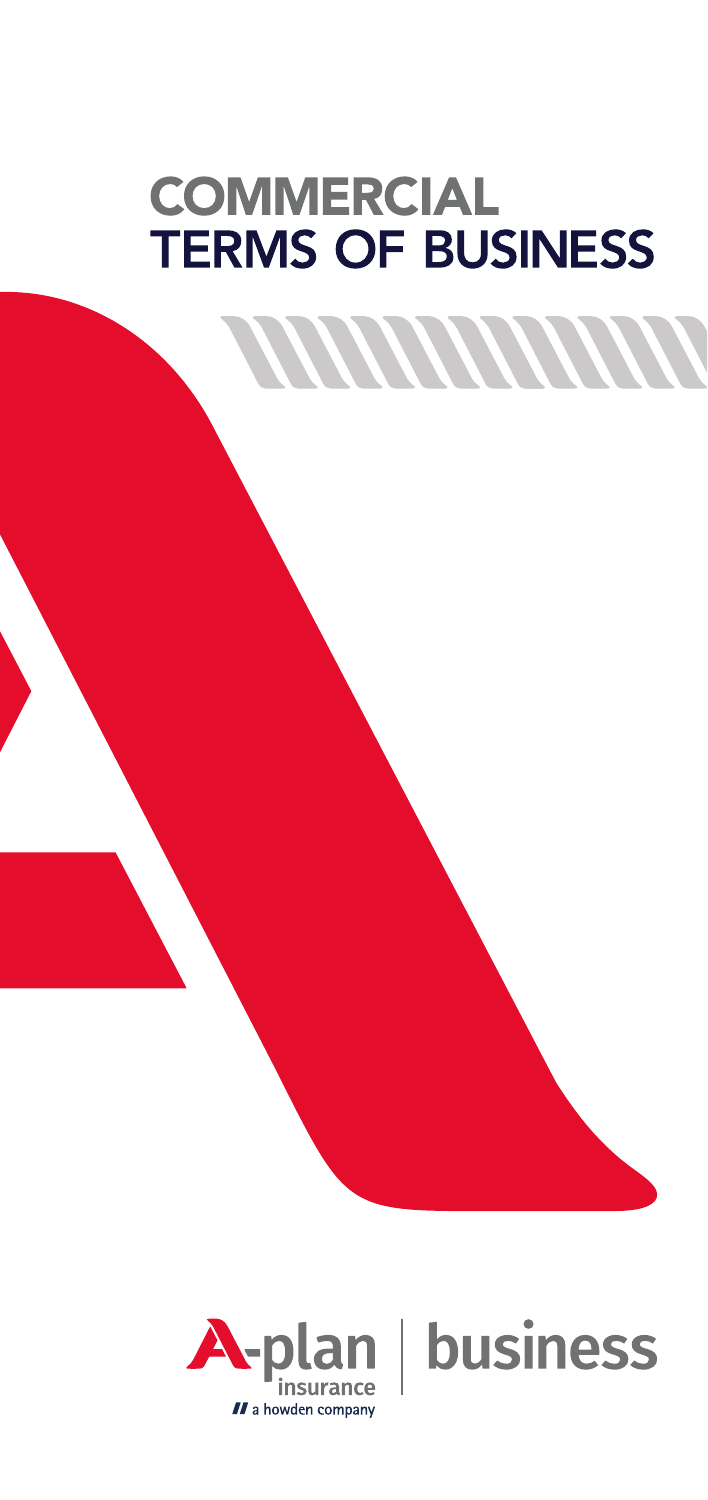This booklet sets out our Terms of Business, which govern how we operate. Please read it carefully and retain it for future reference.

### About us

A-Plan Holdings offers insurance to meet the needs of a wide range of individuals and companies. The Group's divisions include A-Plan Insurance, White House, Motor Direct, Home Direct, Caravan Direct, Liability Direct, Insurance for Holiday Homes, Golfplan, Look Insurance Services, Cherished Vehicle Insurance Services, TR Register Insurance Services, A-Plan Fleet & Commercial and CLA Insurance Services. A-Plan Holdings is an independent intermediary authorised and regulated by the Financial Conduct Authority (FCA) to arrange, advise on and administer insurance. You can check our registration by visiting the FCA website at **[register.fca.org.uk](https://register.fca.org.uk)** and quoting our registration number of 310164. Alternatively, you can contact the FCA by phone on **0800 111 6768**.

### What we do

We act on your behalf, advising on and arranging insurance for both individual and corporate clients. We offer insurance policies from a range of insurers and MGAs which include commercial products such as commercial premises, public and employers' liability, commercial vehicles, professional indemnity as well as other commercial risks. We are also able to offer within the group, insurance for motor cars, motorcycles, home, buildings and contents, and travel insurance in addition to other risks. Our recommendation of insurer and policy will be based on the insurer that most closely matches, in cover and price, the insurance needs that you tell us you have at the time we prepare the quotation. (These needs sometimes change; please see 'Changes to your policy' below for more about that).

Some insurers may delegate authority to us to underwrite, bind and administer an insurance contract on their behalf, including handling and processing claim payments. We will notify you if your insurance contract is placed under a delegated authority, as when conducting these activities we will also be acting on behalf of insurers and not solely as your independent agent.

We also offer extra optional insurance policies. These include:

**Legal Expenses** – placed with Platinum Assist (underwritten by Royal & Sun Alliance Insurance plc), DAS Legal Expenses Insurance Company Ltd, Proximo Ltd (underwritten by Brit Insurance), Slater Gordon Solutions (underwritten by UK General Insurance Ltd), ARAG plc (underwritten by HDI Global Specialty SE), or Arc Legal Assistance (underwritten by AmTrust Europe Ltd).

**Vehicle Breakdown Recovery** – placed with AXA Assistance (UK) Ltd (underwritten by Inter Partner Assistance SA UK branch), DAS Legal Expenses Insurance Company Ltd, Silverknight Rescue (underwritten by AmTrust Europe Ltd) or Proximo Ltd (underwritten by Ageas Insurance Ltd).

**Insurance for replacement vehicle hire** – placed with Auxillis Ltd (underwritten by Zenith Insurance plc), DAS Legal Expenses Insurance Company Ltd, Proximo Ltd (underwritten by Brit Insurance), or Kindertons (underwritten by Royal & Sun Alliance Insurance plc).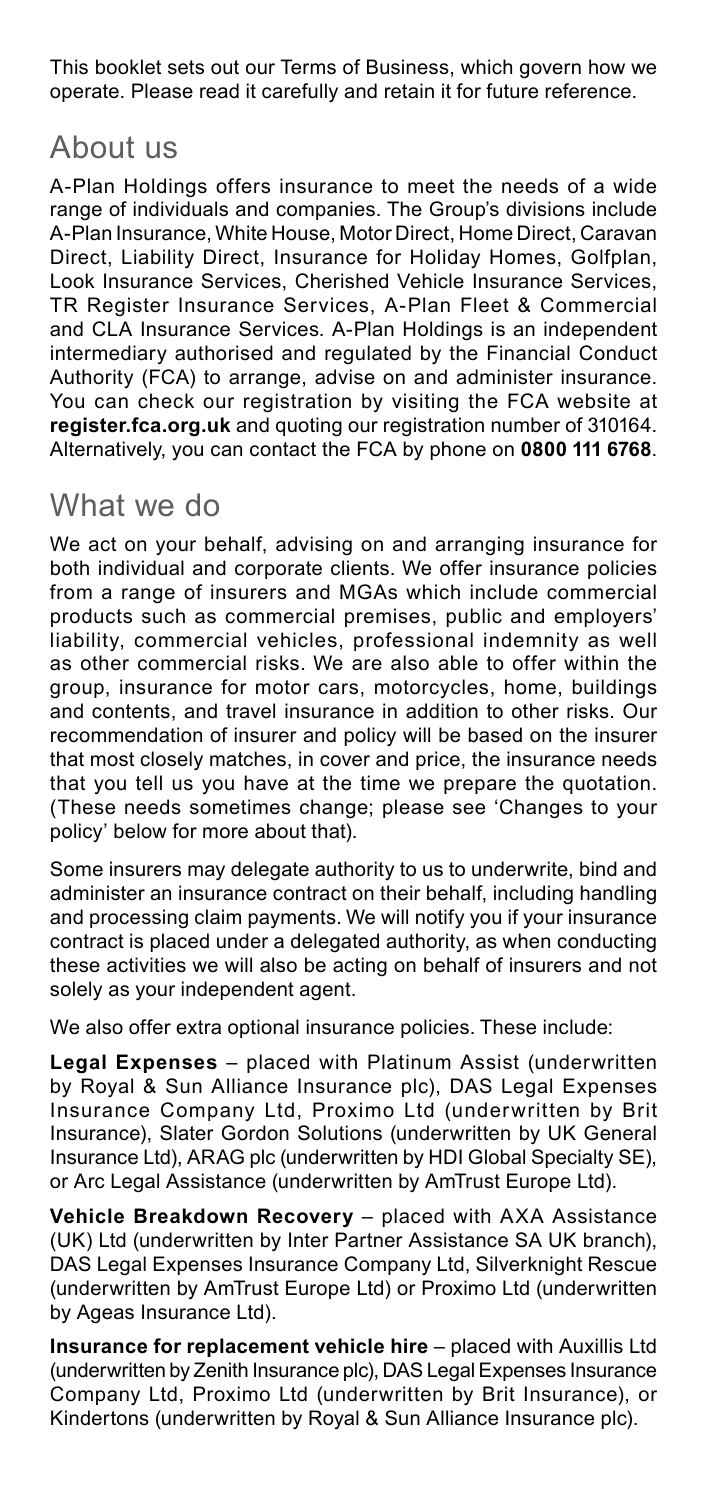**Helmet and Leathers** – placed with KGM Underwriting Services (underwritten by Trinity Lane Insurance).

**Tools Insurance** – placed with Royal & Sun Alliance Insurance plc.

**Total Loss Plus** – placed with CPP Secure/Business & Domestic Insurance Services (underwritten by Acasta European Insurance Company Ltd), or KGM Underwriting Services (underwritten by Trinity Lane Insurance).

**Home Emergency** – placed with DAS Legal Expenses Insurance Company Ltd or AXA Assistance (UK) Ltd (underwritten by Inter Partner Assistance SA UK branch).

**Accidental Death Benefit** – placed with Covea Insurance plc.

**Excess Protect** – placed with CPP Secure/Business & Domestic Insurance Services (underwritten by Acasta European Insurance Company Ltd), Proximo Ltd (underwritten by Brit Insurance), or KGM Underwriting Services (underwritten by Trinity Lane Insurance).

Whenever our branches offer an optional cover, the policy will generally be offered from one insurer only and will be sold as a separate policy – full details will be provided at the point the product is recommended.

This list of policy types is current at the time of printing. Any amendments or additions to this list can be found on our website at **[www.aplan.co.uk/terms-of-business](https://www.aplan.co.uk/terms-of-business)** or please ask for further details.

For policies purchased direct from our website, we offer information only and do not offer advice or make any recommendations.

If you purchase any of the following direct from our websites then cover will generally be offered from one insurer only:

**Pet Insurance** – placed with Allianz Insurance plc.

**Travel Insurance** – placed with AXA Insurance UK plc, or AXA Assistance (UK) Ltd (underwritten by Inter Partner Assistance SA UK branch).

**Holiday Homes Insurance** – placed with Canopius Managing Agents Ltd.

**Golf Insurance** – placed with Canopius Managing Agents Ltd.

**Temporary Standalone Car or Van Insurance** – will be introduced to Tempcover Limited.

**Vehicle Breakdown Recovery** – placed with AXA Assistance (UK) Ltd.

**Shoot Scheme** – Brit Syndicate Ltd.

### How we operate

#### **Taking instructions and call recording**

Instructions regarding your policy can only be accepted during normal office hours via, our mainline telephone number (as shown on our letterhead). Unfortunately, we are unable to accept instructions at any time to mobile telephone numbers. For our joint protection, we may record telephone calls. 0800 numbers are free from a BT landline. Calls from other networks and mobiles may vary, please check with your service provider.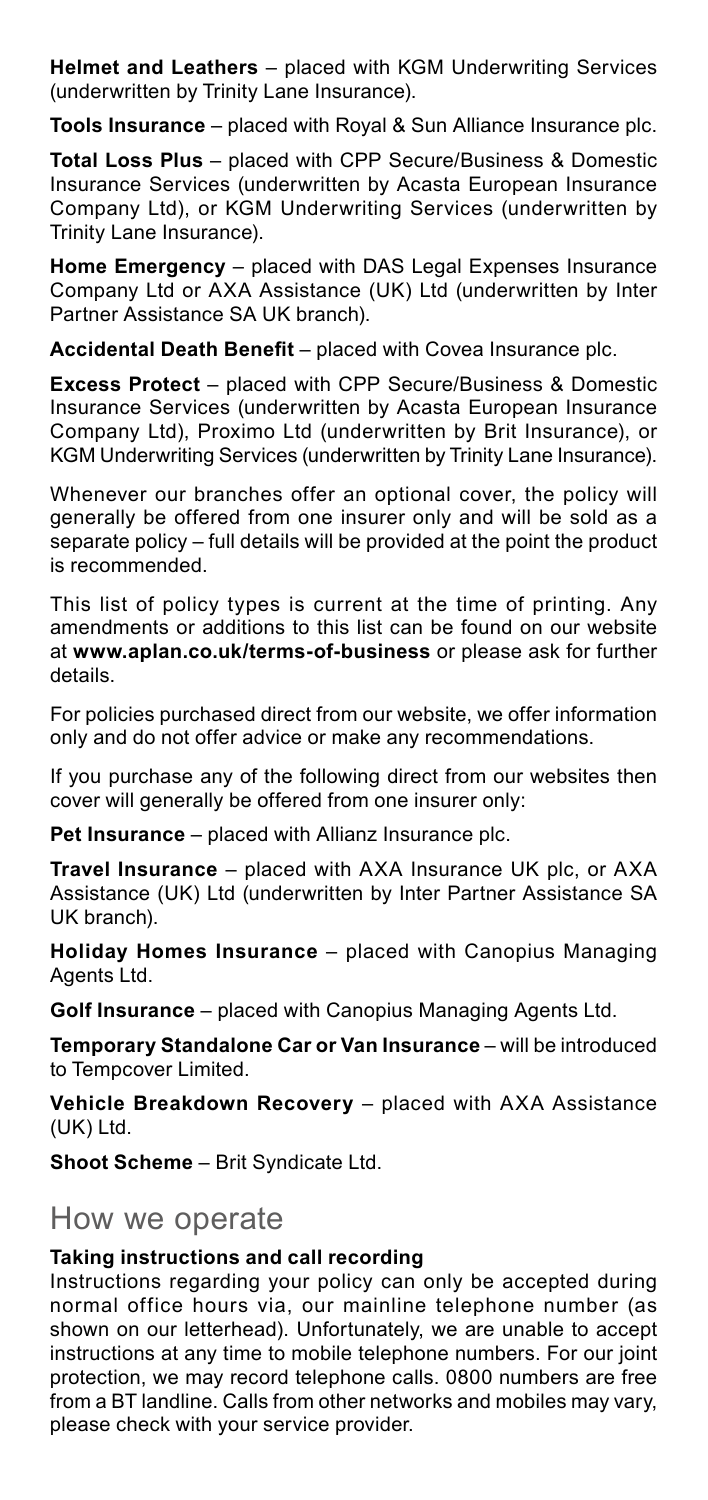# Treating clients fairly

Meeting your needs is at the heart of everything we do at A-Plan. We always aspire to treat you, our client, fairly and equally and to give advice and recommendations that meet your insurance needs. To this end, we constantly review our processes and procedures to ensure we offer the highest standards of advice and service. All our communications (brochures, letters, emails etc) are designed to be clear and easy to understand and we aim to keep you informed of all developments with your insurance both before you buy and afterwards, and we will not discriminate against based on number of years you have been insured with us. And if you need to make a claim, we will guide you through the process and liaise with the insurer on your behalf. (Please see 'Making a claim' below for more details.)

# Obtaining terms

Before commencing negotiations with insurers, we look to establish a proper understanding of your insurance requirements. We will advise on appropriate insurances available to meet your requirements and the relative merits of a single insurer or a multiple insurer placement. We seek to negotiate and secure competitive indications and quotations for insurance, which provide a level of coverage, which, in our opinion, is suitable for you. Where we are unable to meet your requirements, we will advise you.

Our search for insurance to meet your requirements may vary depending on the nature of your requirements and our knowledge and experience of the insurance market, which may mean that we approach:

- a single insurer only;
- a range of insurers;
- a number of insurers to participate collectively in insuring the risk presented to them;
- our own delegated authority arrangements, whereby insurers have granted us authority to act on their behalf, which may include underwriting the insurance risk presented and binding them to cover.

Details of the approach we undertake and a list of insurers we select from or deal with in relation to any insurance contract or product we offer or arrange is available to you on request.

### Changes to your policy (mid term adjustments)

You should notify us immediately of any changes in the details upon which your Insurance was arranged. If you hold policies with more than one branch, please notify each branch individually. Please do not wait until the renewal date of your policy as changes to these details could make your policy invalid, until the insurer has been notified and has accepted the change(s).

Examples of changes include (but are not limited to):

- Change in place and type of work undertaken.
- Change of trade.
- Modifications to vehicle/s.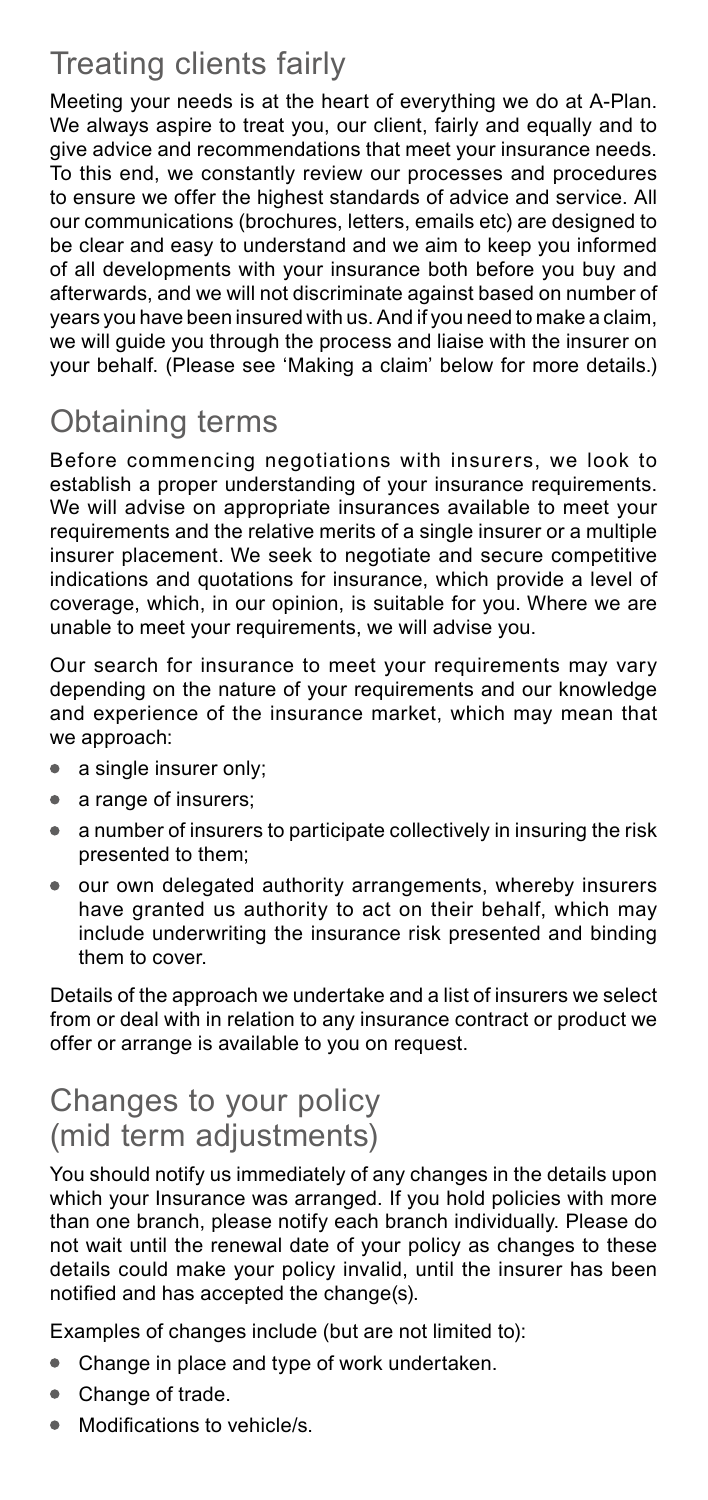- Change in use of vehicle/s.
- $\bullet$ Convictions, accidents or DVLA-notifiable health issues relating to all drivers insured.
- Non occupancy of property.
- Physical changes to property.
- Change of business type.
- Relocation to new premises.
- Change of operational processes.

# Vehicle cover

It is your responsibility, under the Road Traffic Act, to ensure you have a current, valid Certificate of Motor Insurance or cover note before you use or permit someone else to use your vehicle on the public highway. If your current cover note or Certificate of Motor Insurance expires, you must contact us immediately, as you may not have any insurance cover until we can issue a replacement cover note or Certificate of Motor Insurance.

Legal Expenses, Tools Insurance, Breakdown Cover and Total Loss Plus.

Normally, legal expenses insurance, breakdown cover, and total loss plus are purchased as separate contracts that run concurrently with your policy. There is no refund on cancellation of these types of policy or on tools insurance policies.

### Making a claim

If you think you may need to make a claim, please let us know immediately. After all, we're here to help you and to act on your behalf. We will guide you through what can often be a difficult time and ensure your insurance company fulfils all its obligations to you.

We will normally monitor the progress of your claim, and provide guidance to you where appropriate. Should there be any significant changes to your claim, we will notify you as soon as possible.

However, where we have been granted authority by an insurer to negotiate and settle claims under a delegated authority, we will act on behalf of the insurer. We will make you aware of any claims that will be dealt with by us in this capacity, rather than as your agent.

### Fees and charges

When we sell you a policy the insurer pays a percentage commission from the total premium. Or we may charge a fee which is agreed in advance with you for the services provided by us, or with your agreement a combination of both. In addition there might be further remuneration based upon the amount and profitability of business placed with insurers and/or service providers over a specific period. We may also make a service charge to cover the administration of your insurance. These charges are shown below and are advised to you in advance.

The list of fees shown below are current at the time of printing, but we do reserve the right to vary them if necessary. Your branch will have details of the latest fees. If you purchase a product via our website you will be notified of fees prior to your purchase.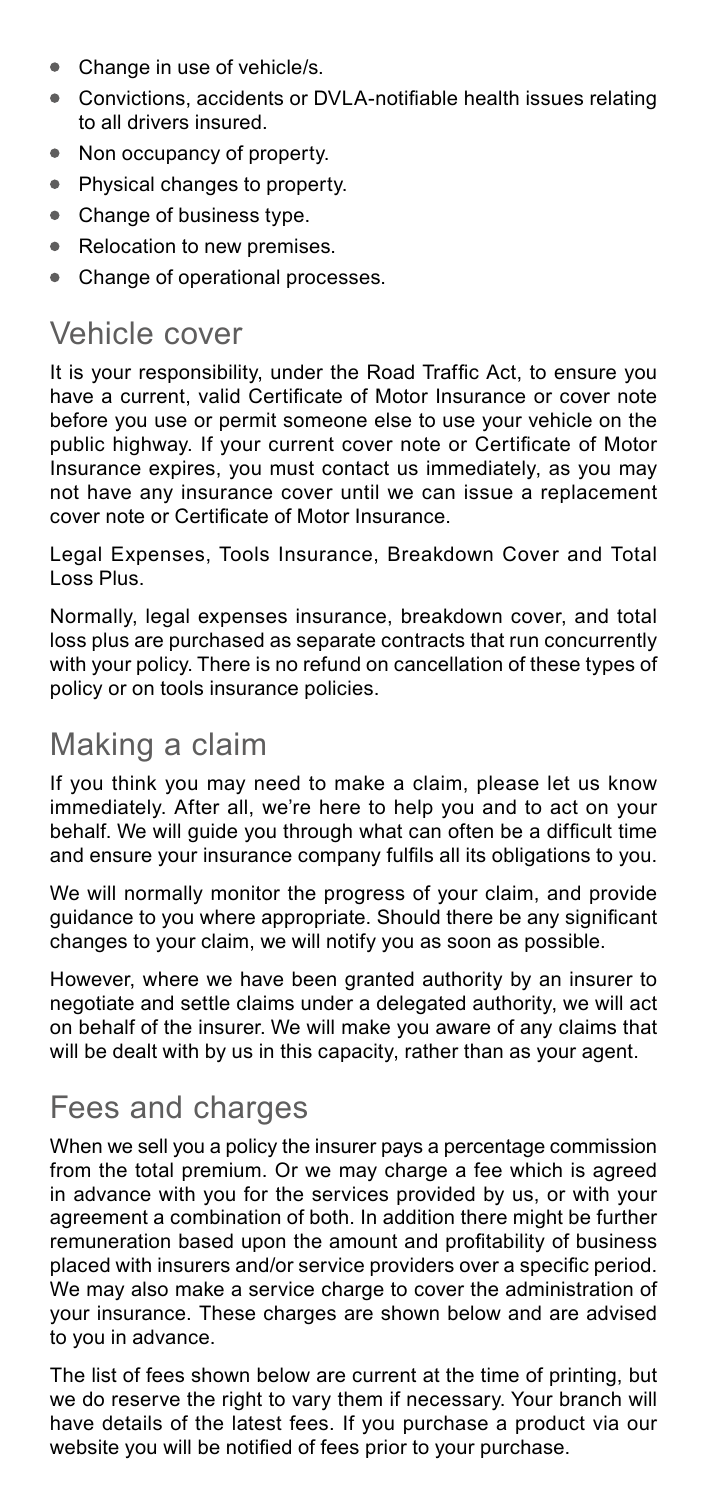#### **SME Class**

- Arrangement of new policies and renewals: £75
- Policy alterations and cancellation: £30
- Replacement policy documentation: £10
- Returned cheques: £12

#### **Larger Commercial Risks**

Arrangement of commercial corporate risks, fleet, courier, commercial combined, motor trade and taxi policies: A fee will be determined on an individual basis for each policy.

#### **Delegated Authority Schemes**

In addition to brokerage or fee, we may be remunerated, by the payment of profit commissions, profit shares, service fees and commissions by insurers in respect of a specified portfolio of business, usually placed under a delegated authority.

Payment by direct debit: Deposit amount and payment periods are variable subject to status and policy conditions.

Declined credit/debit card payments: We reserve the right to charge a fee of £10 for a declined payment.

### **Introducers**

If you have been introduced to us by a third party they may receive a remuneration from ourselves for that introduction.

### Email

In certain circumstances we may agree to correspond with you by email or SMS. By providing your email address, you are agreeing to us communicating with you by email. If you email a request to arrange insurance cover or to amend any details under an existing policy, insurance cover will not be in force until your insurer has agreed to provide cover and we have confirmed this to you. You must take reasonable steps to ensure that email messages are complete and accurate, free of harmful viruses and secure, so that they cannot be altered in course of transmission.

# Cancellation

If you decide to cancel your policy please contact us first, so that we can help you to determine the least expensive way to do this. Some insurers make a charge for cancellation which can lead to a disproportionate charge for the period covered or make no refund for any outstanding period under the policy and we recommend that you discuss whether there will be a refund and if so the amount.

Where a claim has been reported, insurers generally do not allow any refund on cancellation. For motor insurance policies where insurers request, please return to us the current Certificate of Motor Insurance. Once your policy has been cancelled, we will refund to you without delay the premium for the period for which insurance is no longer required, less £30 charge. If you pay your premiums by direct debit, any money already paid at the time of cancellation will be used to clear the insurer's charge. If the direct debit payment is insufficient to do this, you will need to pay us the balance. Any overpayment caused by payments in transit will then be refunded to you.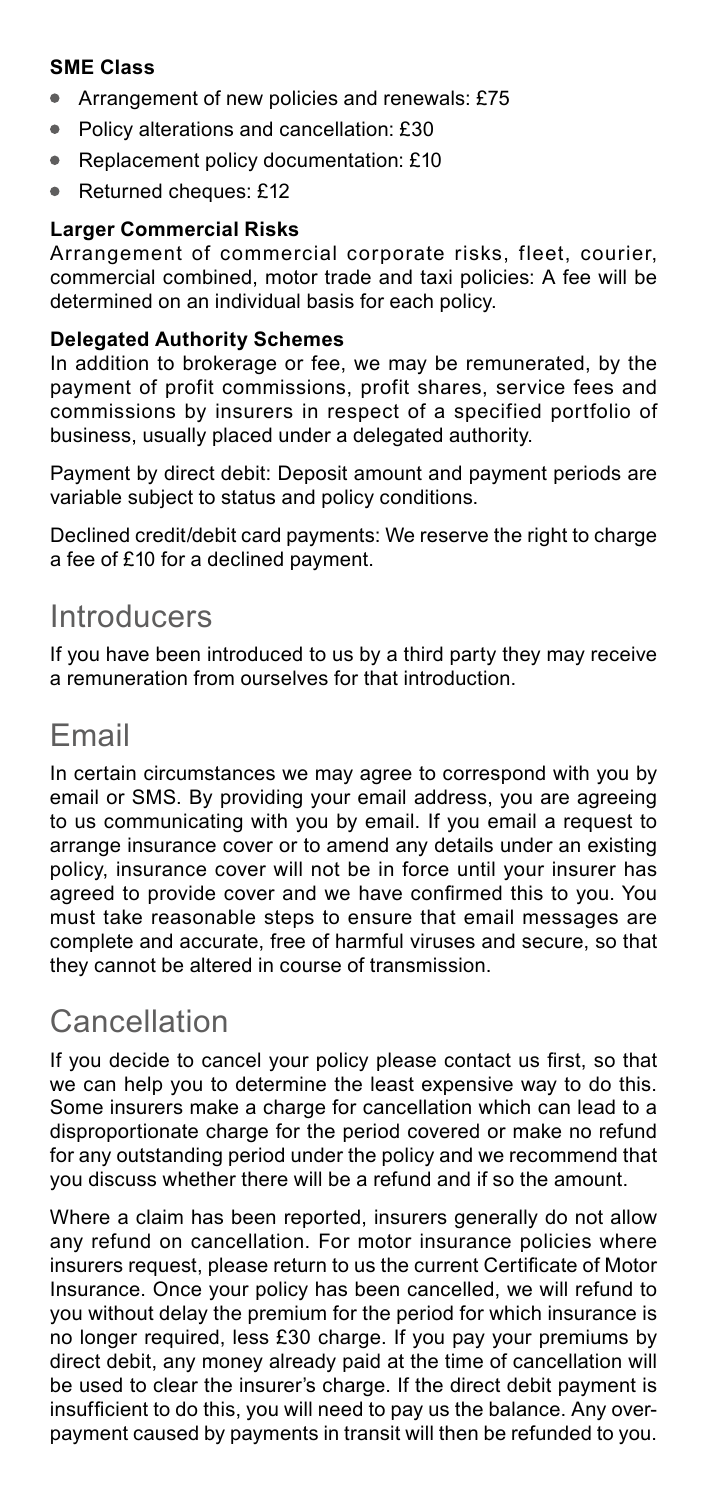Where you do not maintain direct debit payments or other instalment payments, we reserve the right to instruct your insurers to cancel your insurance policy.

# Conflict of interest

Occasions may arise when we or one of our other clients have some form of interest in business being transacted for you. If this happens, or we become aware that our interests or those of one of our other clients conflict with your interests, we will write to you and obtain your consent before we carry out your instructions, and detail the steps we will take to ensure fair treatment.

A-Plan Holdings and KGM Underwriting Services Limited are part of the A-Plan Group (APG). APG are part of the same group of companies as Dual Corporate Risks Ltd and Howden Insurance Brokers Ltd.

### Insurer security

We place your business with insurers whom we believe to be reliable and of good financial standing. However, we cannot be held liable if an insurer that we recommend subsequently cannot meet its obligations. You are still responsible for paying any premium or part-premium due.

### Premiums, fees and payments

For most insurer or managing agents we collect premiums as their agent. Once we have received the premium it is treated as having been paid to the insurer. Where an insurer refunds all or part of a premium (for example, in the event of the cancellation of a policy), the refund will be paid to us and we will pay it to you. You must pay your premium by the date specified to you with your quotation, in order for the insurance to be in force. You may pay your premium by cheque, credit card, BACS, cash, direct debit, debit card or instalments (subject to status). Where your premium is paid by direct debit then provided your insurer is willing to renew your policy, for your protection we will automatically renew your existing policy unless you tell us not to do so.

Please note that after a claim, insurers do not normally allow any refund of a premium and direct debit payments must be maintained in full. Should your premium payment(s) not be made by the specified date(s) when due, we have the right to cancel or to request your insurers to cancel the policy. Any refund of premium in this situation will be offset against the outstanding balance. If, when we have applied any refund to the amount outstanding, there is still an amount due to us, we may instruct debt recovery agents and their costs will be added to the amount outstanding.

If you pay in instalments or by direct debit, we reserve the right to arrange for your insurer to pay us outstanding balances in the event of a total loss claim, including, if applicable, any settlement received from your total loss plus policy. Any outstanding premium would then be deducted from the claim amount and the balance forwarded to you. Your quotation will show any fees that are applicable. The fees shown are current at the time of printing but we do reserve the right to vary them if necessary. Your branch will have details of the latest fees.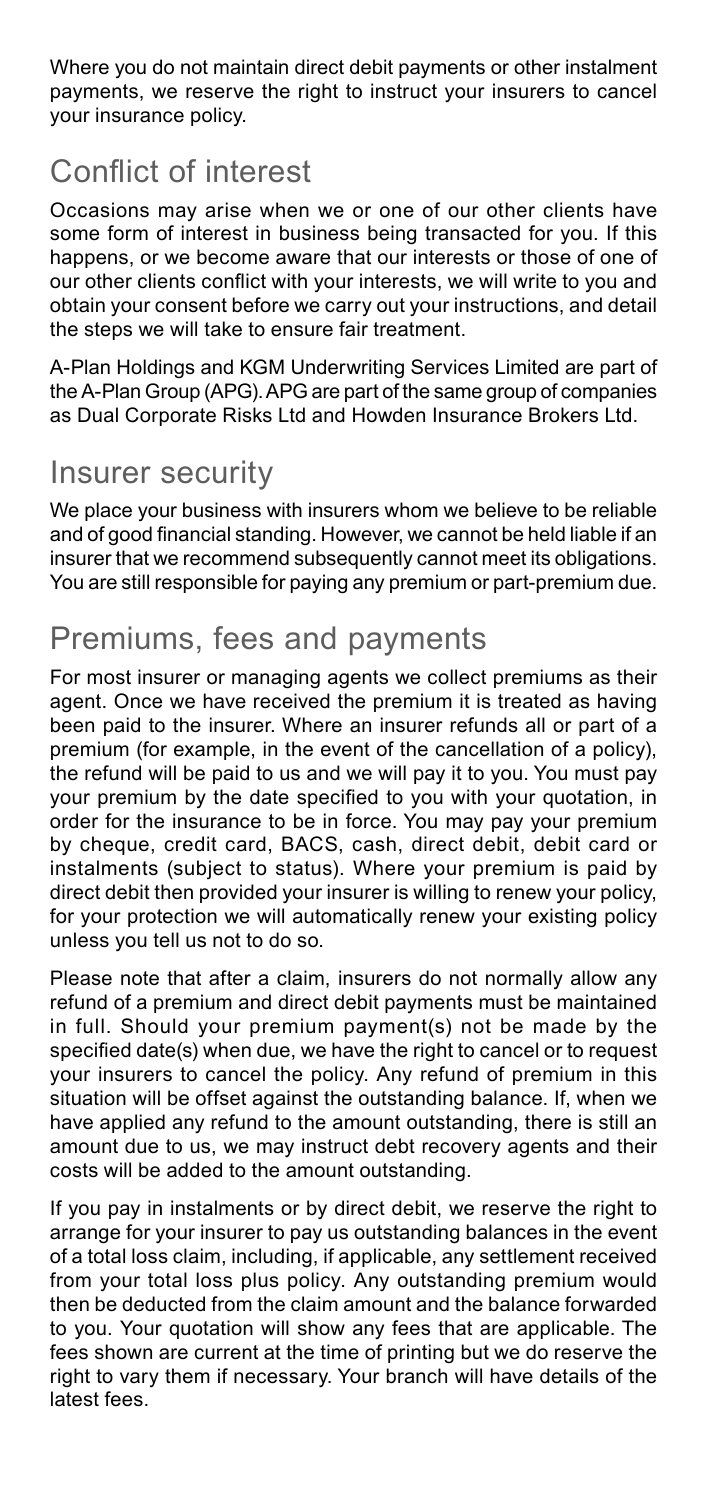# Policy renewal

For policies with a renewal date we will normally contact you, to tell you the premium and terms applicable to the next period of insurance.

For your insurance cover to continue, you must instruct us on or before the date on which your policy is due to expire. There are no 'days of grace' and you are responsible for making sure your insurance is valid and in force.

If you pay by direct debit and your insurer is happy to renew your policy, we will automatically renew your policy, unless you tell us to do otherwise. There will be occasions however when we may identify a new insurer as better meeting your needs at renewal. In these circumstances we will advise you that this is the case but will need your instructions to arrange the new policy.

However your policy is renewed, you must remember to tell us of any changes that may affect your cover (e.g. convictions, accidents, drivers or business changes since your policy was last renewed), before the date on which your policy is due to be renewed, otherwise your cover may become invalid.

### Renewing a policy

We will normally contact you before your renewal date to tell you the premium and policy terms for the next period of insurance. It is your responsibility to ensure that your insurance remains valid and in force and that you have done nothing which might invalidate the insurance.

### Information about you

#### **Disclosure**

#### **Provisions of instructions, information and completion of any required form**

To enable us to fulfil your instructions you must provide us with the information necessary regarding your insurance contract so that we can understand your requirements. Certain classes of insurance require the completion of a proposal form, questionnaire or equivalent document. You must complete such documents accurately. Whilst we may give guidance regarding the completion of these documents, we cannot sign these documents for you.

#### **Duty of fair presentation for commercial policyholders**

An insurance contract is one of the utmost good faith.

You owe a legal duty to make a fair presentation of the risk to the insurer. You have a duty to disclose to the insurer every material circumstance which you know or ought to know after a reasonable search or which is sufficient to put the insurer on notice that it needs to make further enquiries for the purpose of revealing those material circumstances. In addition, you have a duty to disclose information in a clear and accessible manner.

A circumstance is material if it would influence a prudent insurer's judgment in determining whether to underwrite the risk and, if so, on what terms.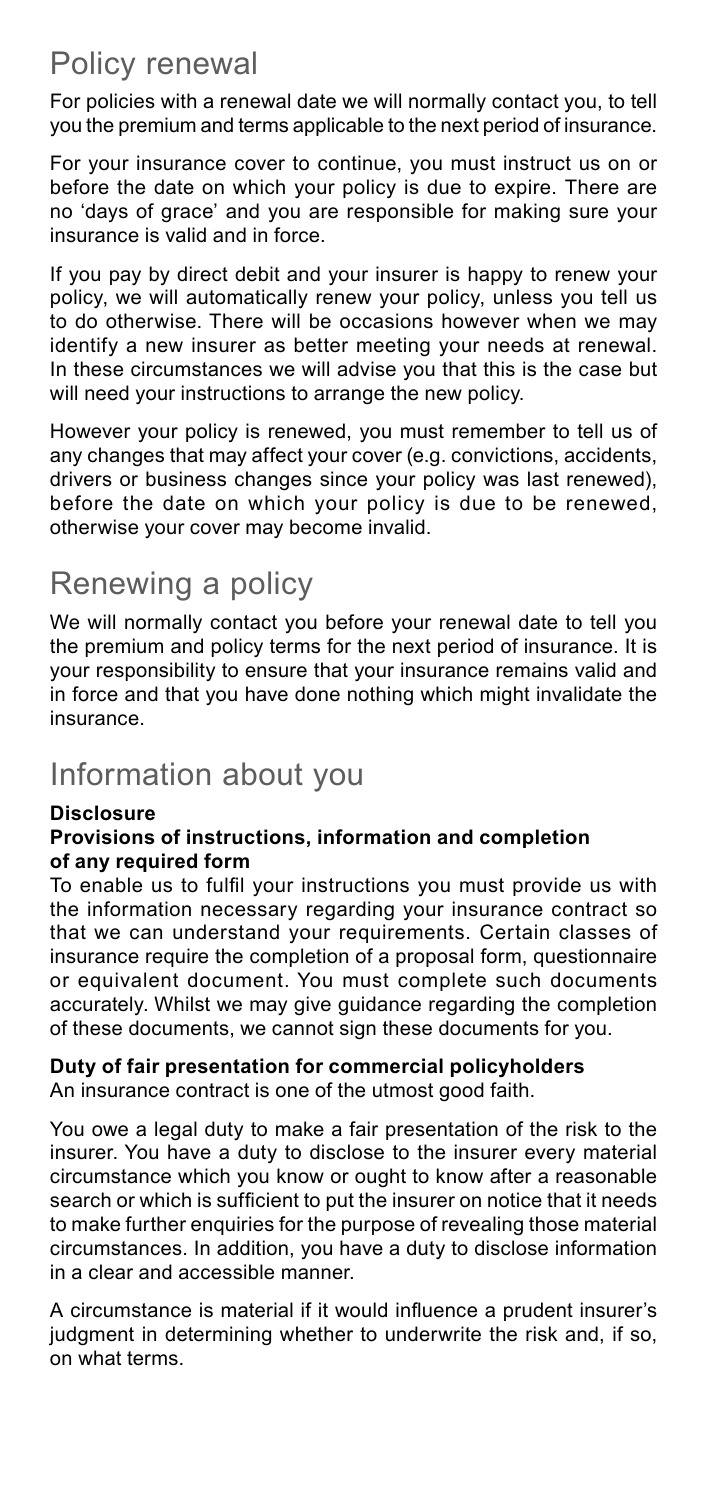Failure to disclose a material circumstance may entitle an insurer to:

- in some circumstances, avoid the policy from inception and in this event any claims under the policy would not be paid;
- impose different terms on your cover; and/or
- proportionately reduce the amount of any claim payable.

This duty applies:

- before your cover is placed;
- when it is renewed; and
- at any time that it is varied.

Your policy wording may also provide that this duty continues for the duration of the policy.

You should contact us immediately for assistance if you are unsure whether information may be material, or if it comes to your attention that you may have not disclosed full and accurate information.

Full details have been sent separately contained in A-Plan's 'You and the Insurance Act 2015' leaflet.

### Check documentation and acceptance of coverage

It is your responsibility to check the documentation we send you in relation to each insurance contract and satisfy yourself that it is entirely in accordance with your understanding and instructions. You should advise us promptly of any incorrect points or changes required. Otherwise, we will assume that the documentation and insurance contract satisfy your requirements.

### Warranties and subjectivities

It is important that you are clear and understand all the terms of any insurance contract that we provide to you. It is also important that you treat all warranties seriously and comply strictly with them. Failure to do so may entitle the insurer to decline a claim under the policy. If you are aware that you are in breach of a warranty, you should keep a record of when the breach occurred and when the breach was remedied. You should always remedy a breach as quickly as possible. If the breach is not capable of remedy, you should tell us as soon as possible. If you have any doubts or reservations, you should tell us.

A subjectivity in your insurance contract may lead to the contract being invalidated or coverage prejudiced if the subjectivity remains outstanding. It is very important that you promptly satisfy any subjectivity so that it can be removed.

### Records and documents

Our files are confidential. Unless you permit us, we will not share information on your insurance with anyone other than you and your legal representatives, the insurer to whom you apply for insurance or any party as may be required for the proper performance of our or your insurers service to you, unless we are required to do so in order to meet our legal obligations under Statute.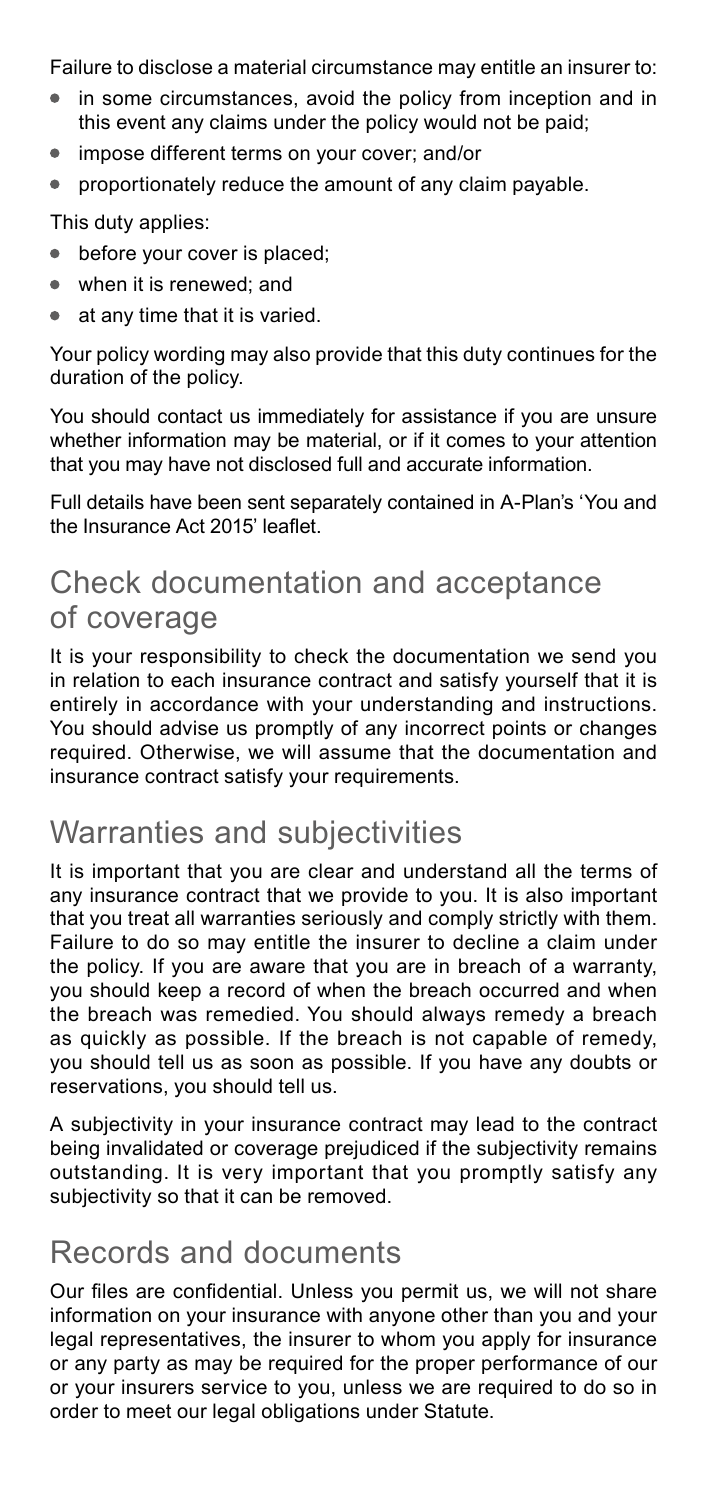Personal information, including information of a sensitive nature, provided by clients may be retained on manual and/or computer records, and/or other means and other than above, will not be disclosed to third parties. You are entitled to a copy of all information held on file about you and if it is incorrect, you have the right to have the data corrected. We will normally keep client records for at least five years after your most recent insurance policy has expired.

#### **Protecting your data**

We take protection of your data very seriously and will always seek to abide by the spirit and principles of the Data Protection legislation at all times. We are registered with the Information Commissioner as Data Controller and Processor. Details of the Data Protection Act can be viewed on the Information Commissioner's website at **[www.ico.gov.uk](https://www.ico.gov.uk)**

You may request a copy of the personal data which we hold on you or raise any queries about the data we hold about you by writing to:

Data Protection Officer A-Plan Insurance 2 Des Roches Square **Witney** OX28 4LE

Details of how we will use the information we hold on you can be found in the Privacy Policy on our website **[www.aplan.co.uk](https://www.aplan.co.uk)**

We will only use information we hold about you in the normal course of arranging and administering your insurance.

With your consent we may use your personal data to inform you about other products and services that we feel may be of interest to you, via mail, telephone, fax, email or other electronic messaging services. If you do not wish to receive marketing information from us by these methods or if you have any queries about how we use your information then please let us know by emailing the Data Controller at **[datacontroller@aplan.co.uk](mailto:datacontroller%40aplan.co.uk?subject=)**

All insurers provide details of their policies and policyholders to databases accessed by other insurers and the police. This helps to detect uninsured drivers and reduce fraud and assists when dealing with claims. When you agree an insurance policy with us, you confirm that you agree to having details of your policy placed on these databases.

In the course of arranging and administering your insurance, we must pass on your details to your insurer. All our business partners adhere to the Data Protection legislation, are registered with the Information Commissioner and as such are directly responsible to the Commissioner for the way in which they manage their data.

#### Motor Insurance Database

Details of all motor insurance policies taken out in the United Kingdom are automatically added to the Motor Insurance Database (MID), managed by the Motor Insurers' Bureau. This database may be consulted by authorities such as the police to identify uninsured drivers and by the Driver & Vehicle Licensing Authority in connection with its Electronic Vehicle Licensing operations. Further information is available at **[www.mib.org.uk](https://www.mib.org.uk)**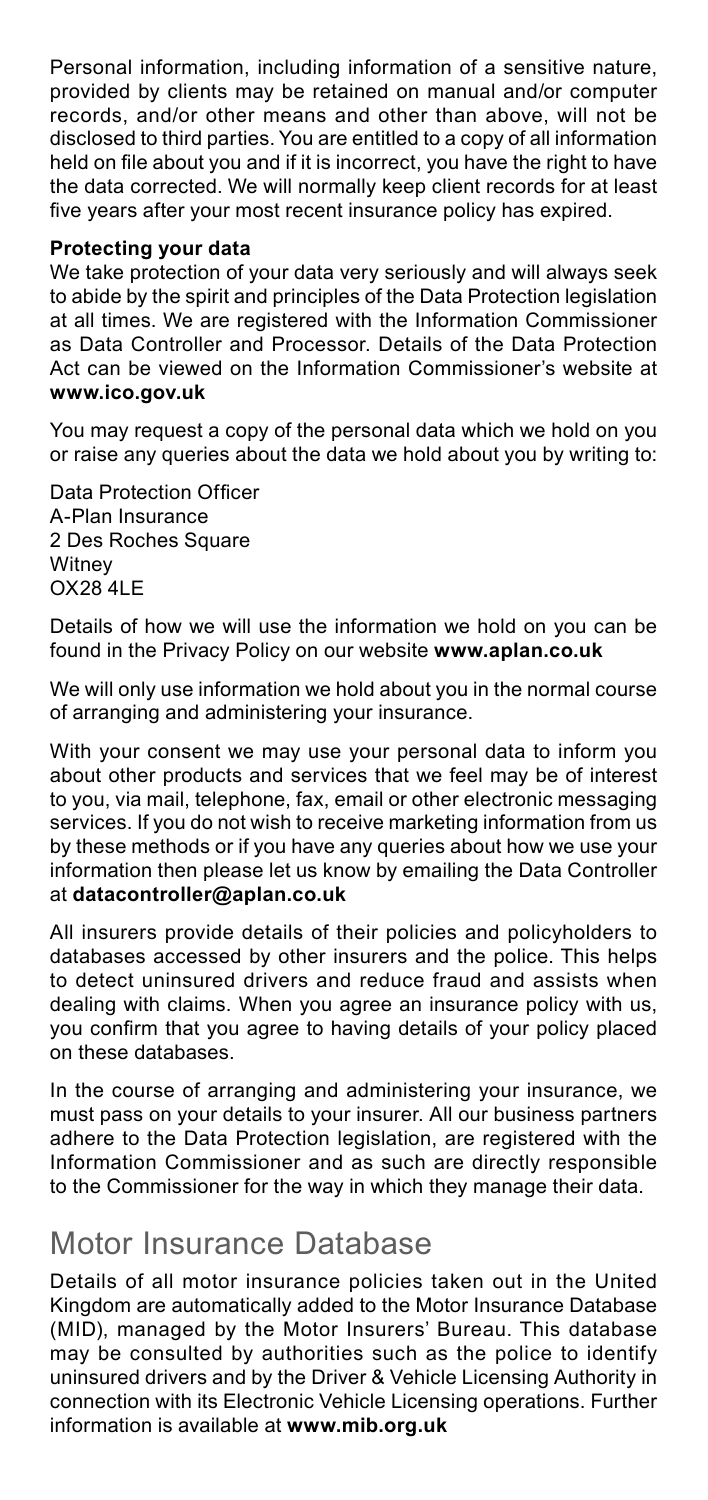# Other information

#### **Financial Services Compensation Scheme**

We subscribe to The Financial Services Compensation Scheme (FSCS). In the unlikely event that we cannot meet our obligations to you, you may be entitled to compensation from the FSCS. Eligibility for compensation from the FSCS depends on:

- The circumstances of each claim; and
- The type of person or organisation making the claim.

For most non-compulsory general insurances, compensation of 90% of the claim is available, with no upper limit. Further information about compensation scheme arrangements is available from the FSCS at **[www.fscs.org.uk](https://www.fscs.org.uk)**

#### **Applicable law**

All dealings with us are subject to English Law.

#### **Your consent (third party)**

Providing they have your permission, we will accept instructions from another person on your behalf (your agent). If you would prefer us not to do so, please let us know.

We will act on all instructions received from your agent as if we were dealing with you directly and will continue doing so until you notify us in writing to the contrary. It is your responsibility to ensure that any instructions given to us by your agent are correct and to notify us of any limitations in respect of your agent's authority.

We will not be responsible for:

- checking that your agent has accurately passed on your instructions;
- any exposure arising from inaccurate information submitted by your agent to either us or an insurer; and
- checking that your agent has your continuing authority to instruct us on your behalf.

#### **Credit searches**

Certain insurers do external data searches before calculating a premium or inviting renewal. This will include a credit check, which will appear on your credit history whether you proceed or not.

#### **Drink/drugs clause**

A number of insurers will repudiate a claim if, at the time of an accident, the vehicle is being driven by a person under the influence of alcohol or any other substance that would adversely affect a person's ability to drive.

#### **Driving licenses**

It is your responsibility to ensure that you and all named drivers hold a valid driving licence(s) for the insured vehicle(s). Failure to hold a valid licence may invalidate your insurance.

#### **Continuous Insurance Enforcement (ClE)**

Continuous Insurance Enforcement (CIE) means your vehicle must be continuously insured, or a 'Statutory Off Road Notification (SORN)' sent to the DVLA. If your vehicle is not on the MIB database (which can be checked on **[www.askmid.com](https://www.askmid.com)**) you could be liable for a fine, prosecution and your vehicle could also be clamped. For further information please visit **[www.gov.uk/vehicle-insurance/](https://www.gov.uk/vehicle-insurance/uninsured-vehicles) [uninsured-vehicles](https://www.gov.uk/vehicle-insurance/uninsured-vehicles)**